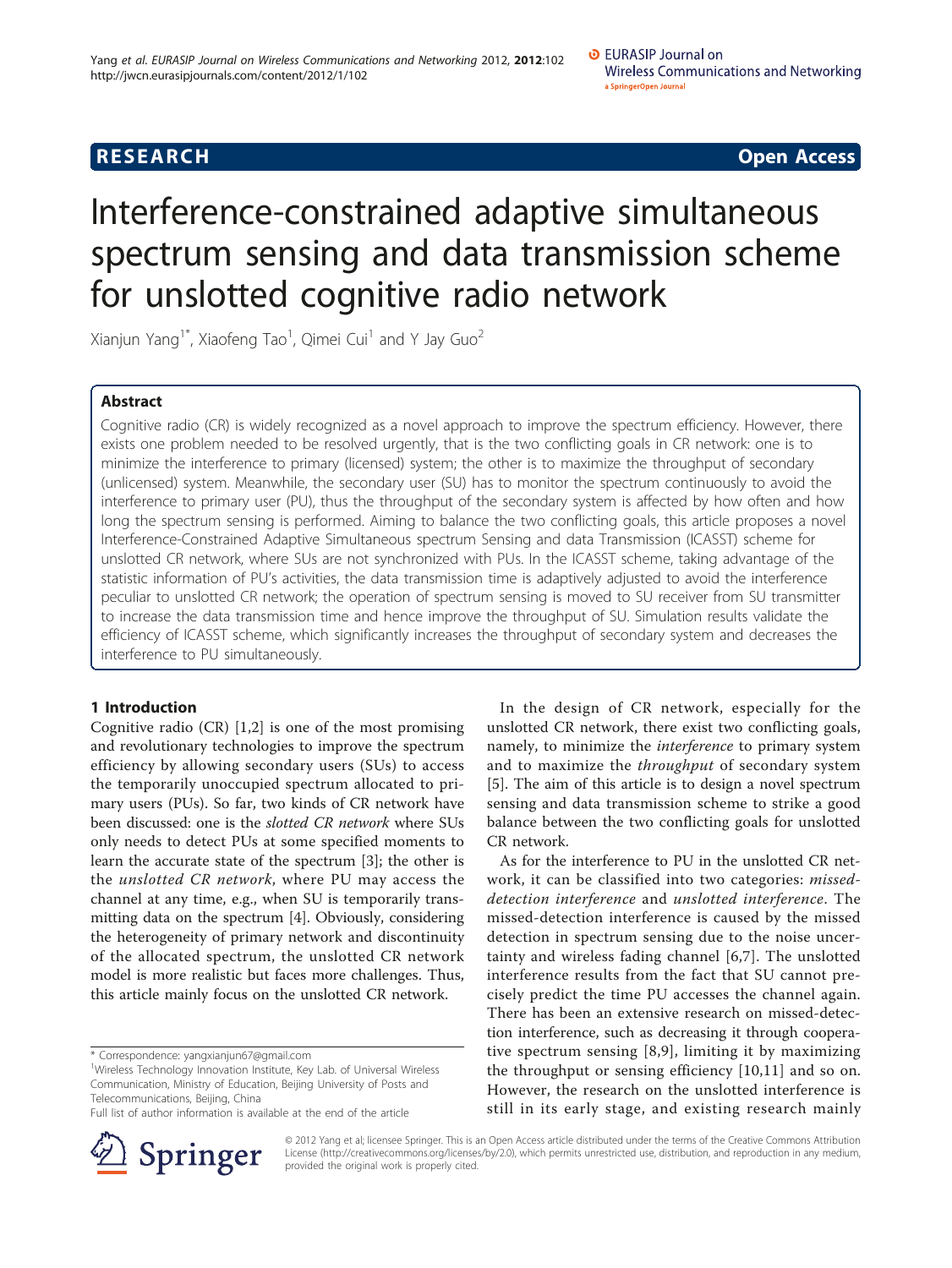<span id="page-1-0"></span>includes: Zvaifler et al. [[4\]](#page-11-0) adds a prediction time slot to predict the state of channel in the next time slot; Kohavi [[12\]](#page-11-0) decides whether to sense the channel or to transmit data based on previous sensing results, and Ref [[13](#page-11-0)] adaptively adjusts the transmission time based on the prior knowledge of PU's activity. Nevertheless, [\[4,12,13](#page-11-0)] only decrease the unslotted interference and don't take the throughput of secondary system into account and hence don't resolve the two conflicting goals. Hence, this article mainly focuses on simultaneously increasing the throughput and decreasing the unslotted interference.

As for the throughput of secondary system, it is affected by how often the spectrum sensing takes place and the durations of spectrum sensing. This is because that SU has to monitor the spectrum continuously to avoid the interference to PU, which inevitably decreases the data transmission time and hence the throughput of secondary system. Generally, the CR system adopts the periodic sensing strategy, as depicted in Figure 1, where each frame consists of one spectrum sensing slot  $t_s$  and one data transmission slot  $T_p$  -  $t_s$ . The length of  $t_s$  is chosen to maximize the channel utilization [[3\]](#page-11-0), sensing efficiency [[10\]](#page-11-0) or system throughput [[14\]](#page-11-0), while limiting the interference to PU. But [\[3,10,14\]](#page-11-0) still don't get rid of the influence of spectrum sensing on throughput in essence. Although recently [[15\]](#page-11-0) proposes a scheme where the throughput is not influenced by spectrum sensing, it only considers the missed-detection interference and doesn't consider the unslotted interference. Besides, the throughput of secondary system is limited in the scenario where PU reclaims the channel and there is no other idle channel to switch to, and relative research has been done about this scenario. Ref [[16](#page-11-0)] designs a link maintenance protocol to achieve continuous communication for SU, Refs [[17,18\]](#page-11-0) suggests transmitting data on the channel at a lower transmission power assuming SU always has data to transmit. This article aims to increase the throughput of secondary system by jointly considering the influence of spectrum sensing.

To resolve the two conflicting goals in unslotted CR network, this article proposes a novel Interference-Constrained Adaptive Simultaneous spectrum Sensing and data Transmission (ICASST) scheme. In the ICASST scheme, exploiting the statistic information of PU's activities, the unslotted interference is decreased by adaptively adjusting the data transmission time; the throughput of secondary system is significantly increased by enabling simultaneous spectrum sensing and data transmission. The ICASST scheme consists of two stages: Stage I is designed for the situation where there exists idle channel; Stage II is designed for the scenario where no channel is sensed idle but SU still has data to transmit. In Stage II, SU decides whether to transmit data at a lower power according to the length of SU's queue, where the transmission power is limited by PU's outage probability.

The remainder of this article is organized as follows. Section 2 presents the PUs' activity model and the SU's queueing model. Section 3 depicts the frame structure and procedures of ICASST scheme. Sections 4 and 5, respectively, gives the theoretical analysis of Stage I and Stage II of ICASST scheme. The simulation results in Section 6 validate the efficiency of ICASST scheme and evaluate its cost. Finally, this article is concluded in Section 7.

#### 2 System model

In this article, perfect spectrum sensing is assumed based on the following two facts: first, how often and how long the spectrum sensing is performed have bigger influence on the overall performance of CR network than the spectrum sensing algorithms itself; secondly, this article mainly focuses on the unslotted interference rather than the missed-detection interference. Subsequently, the PU's activity model and SU's queueing model are introduced, respectively.

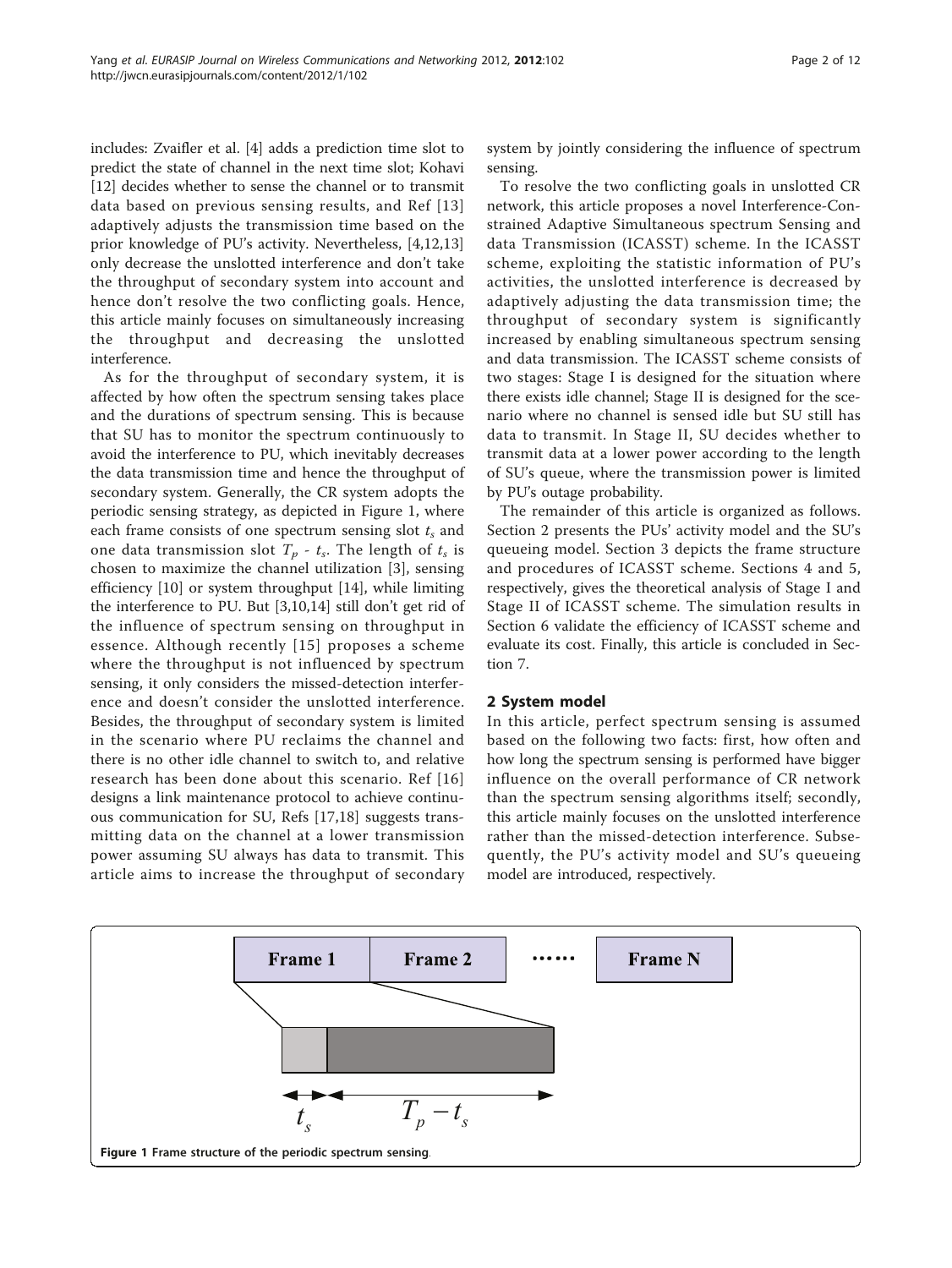#### 2.1 The PU's activity model

The PU's activity is modeled as a renewal process alternating between ON (busy) state and OFF (idle) state. The ON state represents that the channel is used by PU, while the OFF state means that the channel is unused. Let random variables  $\tau_1$  and  $\tau_0$  represent the sojourn time of ON and OFF states, respectively, and assume that  $\tau_1$  and  $\tau_0$  are independent of each other. Denote  $f_1(s)$  and  $f_0(s)$  as the probability density functions (PDF) of  $\tau_1$  and  $\tau_0$ . The channel utilization u is defined as follows:

$$
u = \frac{\int_0^\infty s f_1(s) ds}{\int_0^\infty s f_1(s) ds + \int_0^\infty s f_0(s) ds} = \frac{\bar{\tau}_1}{\bar{\tau}_1 + \bar{\tau}_0}
$$
(1)

where  $\bar{\tau}_1$  and  $\bar{\tau}_0$  denote the average sojourn time of ON and OFF state, respectively.

#### 2.2 The SU's queueing model

In this article, we assume that the CR system adopt a queue to prevent the packet loss and store the unprocessed data temporarily. The queueing system model [[19\]](#page-11-0) is shown in Figure 2, the arrival process is molded as a Poisson process and  $A(t)$  represents the amount of arrival data (in bits) over the time interval  $[0, t)$ ,  $R(t)$ denotes the amount of the departure data in the time interval  $[0, t)$ ,  $Q(t)$  is the length of queue at time t and the buffer size is L bits.

#### 3 Overall description of ICASST scheme

To illustrate the ICASST scheme explicitly, first, the related symbols are given in Table [1](#page-3-0) then, the frame structure and procedures are shown in Sections 3.1 and 3.2, respectively.

#### 3.1 Frame structure of ICASST scheme

Figure [3](#page-3-0) demonstrates the frame structure of the proposed ICASST scheme, which is divided into two stages. In ICASST scheme, both of the transmission time in Stage I and Stage II are adaptively adjusted. As illustrated in the bottom of Figure [3](#page-3-0), spectrum sensing is performed at SU Rx (receiver), which firstly decodes the data transmitted from SU Tx (transmitter) treating the PU's signal as interference, and then utilizes the remainder of the decoded signal to detect PU's signal.

Stage I occurs when SU Rx reports to SU Tx that the channel is idle and SU Tx happens to have data to transmit. According to the prior statistic knowledge of PU's activity, SU Tx firstly estimates the switch point  $t_{\rm{spl}}$ , and then calculates the adaptive transmission time  $T_1^i$  based on the estimated  $t_{\rm{spl}}$ . Subsequently, SU Tx transmits data within the time interval  $T_1^i$ , meanwhile, SU Tx informs SU Rx of the adaptive  $T_1^i$ . After that, SU Rx feeds the sensing result back to SU Tx at the end of *Ti* <sup>1</sup>. At last, SU Tx decides whether to continue Stage I or start Stage II in accordance with the sensing result.

Stage II is started when current channel is reclaimed by PU but there exists no idle channel to switch to. First, when SU RX informs SU Tx that no idle channel is sensed, SU Tx decides whether to transmit data in the light of the queue's length  $Q(t)$ . If  $Q(t) < Q_{\text{th}}$ , then SU Tx transmits data at a lower transmit power  $P_s$ , which is constrained by PU's outage probability. Furthermore, the transmission time  $T_2^j$  is also adaptively adjusted to limit the missed spectrum opportunity, which is defined as the available time interval that is not discovered by the SU. Similarly, SU Tx sends the  $T_2^j$  to SU Rx, and SU Rx feeds

the sensing result back to SU Tx at the end of  $T_2^j$ . According to the sensing result, SU Tx decides whether to continue Stage II or restart Stage I.

#### 3.2 Pseudocode of ICASST Scheme

To make ICASST scheme clearer, the pseudocode of Stages I and II are given in Tables [2](#page-4-0) and [3](#page-4-0), respectively.

#### 4 Stage I: interference time constrained adaptive simultaneous spectrum sensing and data transmission

In Stage I, the data transmission time is adaptively adjusted subject to the interference time constraint. Here, we assume that the SU Tx know the statistical

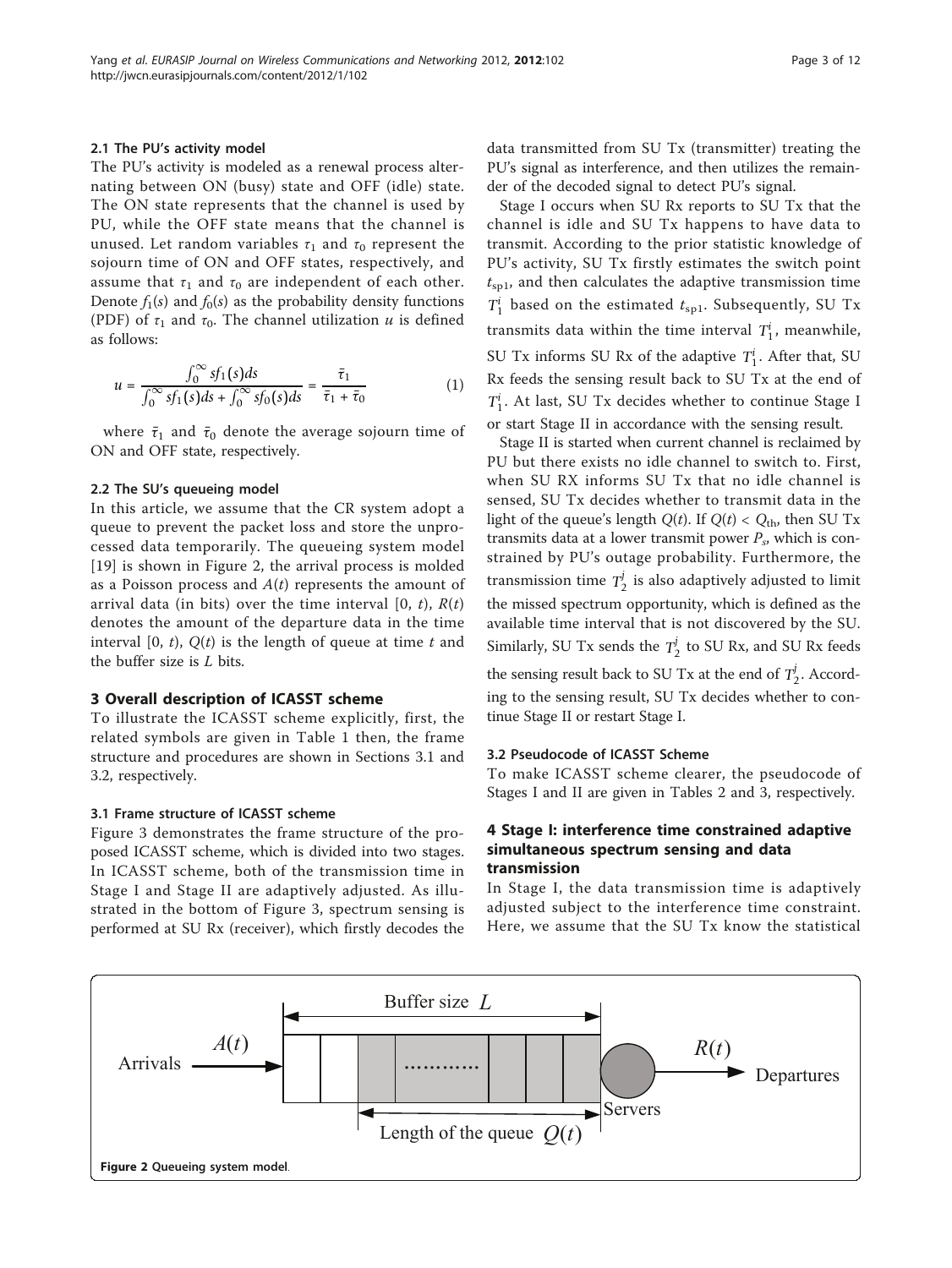<span id="page-3-0"></span>Table 1 Notations

| Symbol                                      | Meaning                                                                   |
|---------------------------------------------|---------------------------------------------------------------------------|
| $t_{\rm sp1}$                               | the most recent time when the channel switches from ON state to OFF state |
| $t_i$                                       | the time of the ith data transmission of SU in Stage I                    |
| $T_1^i = t_{i+1} - t_i$                     | the ith data transmission time period in Stage I                          |
| $t_{\rm sp2}$                               | the most recent time when the channel switches from OFF state to ON state |
|                                             | the time of the jth data transmission in Stage II                         |
| $t'_{j}$<br>$T^{j}_{2} = t'_{j+1} - t'_{j}$ | the jth data transmission time period of Stage II                         |
|                                             | the transmission power of SU in Stage II                                  |
| $Q_{\text{th}}$                             | the threshold to the queue length of SU transmitter in Stage II           |

information of the PU's activity, including the mean, the variance and the PDF of PU's ON and OFF periods.

### 4.1 Adaptive algorithm for adjusting the transmission time  $T_1^i$  in Stage I

The aim of the adaptive algorithm is to limit the interference time generated in the scenario where the licensed channel switches from OFF state to ON state while SU Tx is transmitting data on the channel.

Given that the channel is in OFF state at  $t_i$ , the conditional probability that the channel keeps being in OFF state during  $T_1^i$  is

$$
\Pr\{\mathcal{H}_0(t_{i+1})|\mathcal{H}_0(t_i)\} = \frac{\int_{t_i+T_1^i - t_{\rm sp1}}^{t_{\infty}} f_1(s)ds}{\int_{t_i - t_{\rm sp1}}^{t_{\infty}} f_1(s)ds} = \frac{1 - F_0(t_i + T_1^i - t_{\rm sp1})}{1 - F_0(t_i - t_{\rm sp1})} \tag{2}
$$

where  $\mathcal{H}_0(t)$  denotes that the channel is in OFF state at time t, and  $\mathcal{H}_1(t)$  denotes that the channel is in ON state at time  $t$ . Then, the probability that the channel turns from OFF state to ON state at the time of  $t_{i+1}$  is

$$
\Pr\{\mathcal{H}_1\{t_{i+1}\}|\mathcal{H}_0\{t_i\}\} = 1 - \Pr\{\mathcal{H}_0\{t_{i+1}\}|\mathcal{H}_0\{t_i\}\} = \frac{F_0\{t_i + T_1^i - t_{\text{sp1}}\} - F_0\{t_i - t_{\text{sp1}}\}}{1 - F_0\{t_i - t_{\text{sp1}}\}} \tag{3}
$$

Similarly, the probability that the channel switches from OFF state to ON state in the middle of the ith transmission is

$$
\Pr\{\mathcal{H}_1(t_i+s)|\mathcal{H}_0(t_i)\} = 1 - \Pr\{\mathcal{H}_0(t_i+s)|\mathcal{H}_0(t_i)\} = \frac{F_0(t_i+s-t_{\text{sp1}}) - F_0(t_i-t_{\text{sp1}})}{1 - F_0(t_i-t_{\text{sp1}})}\tag{4}
$$

where  $0 < s < T_1^i$ . The PDF of the residual time s of channel's OFF state is the derivative of (4) with respect to s:

$$
f_{R1}(s) = \frac{f_0(t_i + s - t_{\rm{spl}})}{1 - F_0(t_i - t_{\rm{spl}})}, \ 0 < s < T_1^i \tag{5}
$$

Then, the average interference time is calculated as follows:

$$
I(T_1^i, c_1) = \int\limits_{0}^{T_1^i} (T_1^i - s) f_{R1}(s) ds = \frac{(T_1^i + c_1)[F_0(T_1^i + c_1) - F_0(c_1)] - \int_{c_1}^{T_1^i + c_1} s f_0(s) ds}{1 - F_0(c_1)}
$$
(6)

where  $c_1 = t_i - t_{\text{spl}}$  is the time interval starting from the most recent channel switch point  $t_{\text{spl}}$  to the *i*th SU transmission.

It can be seen from (6) that the interference time *I*( $T_1^i$ , *c*) is related to the transmission time interval  $T_1^i$ 

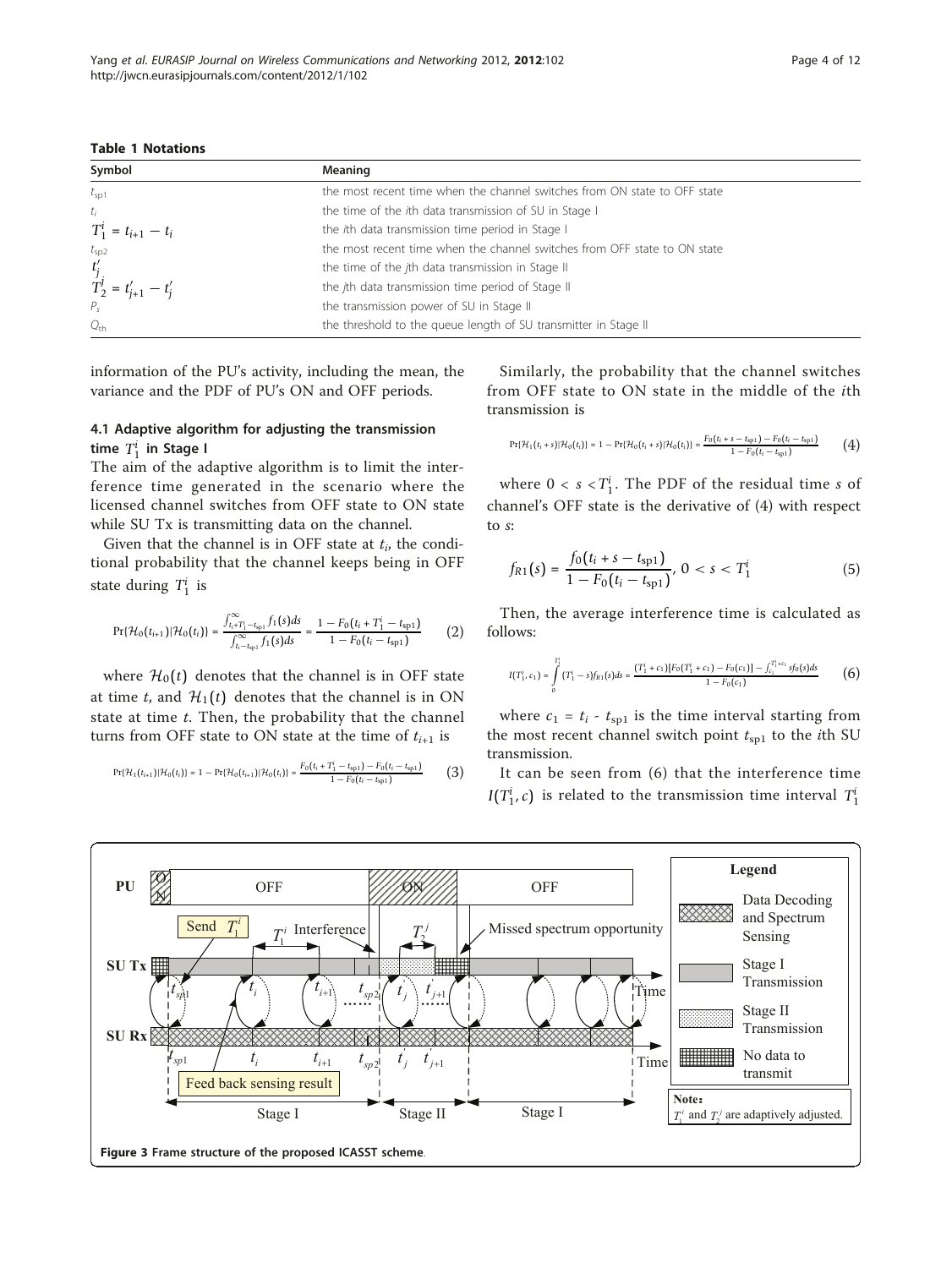<span id="page-4-0"></span>

|  | Table 2 Pseudocode of the Stage I in ICASST Scheme |  |  |  |  |  |  |  |
|--|----------------------------------------------------|--|--|--|--|--|--|--|
|--|----------------------------------------------------|--|--|--|--|--|--|--|

|   | <b>Stage I Adaptive Transmission</b>                                                      |
|---|-------------------------------------------------------------------------------------------|
| ₹ |                                                                                           |
|   | <b>SET</b> the index $i$ to 1:                                                            |
|   | Estimate $t_{\rm sp1}$ with the algorithm stated in Section 4.2;                          |
|   | <b>Adaptation:</b> Calculate $T_1^i$ according to the algorithm stated in<br>Section 4.1; |
|   | SU Tx sends $T_1^i$ to SU Rx;                                                             |
|   | SU Tx transmits data within the transmission time $T_1^i$ ;                               |
|   | SU Rx feeds the sensing result ChannelState back to SU Rx at the<br>end of $T_1^i$ ;      |
|   | $i = i + 1$ ;                                                                             |
|   | <b>IF</b> ChannelState = Busy <b>THEN</b>                                                 |
|   | <b>CALL Stage II Adaptive Transmission;</b>                                               |
|   | ELSE                                                                                      |
|   | <b>GOTO Adaptation;</b>                                                                   |
|   | <b>END IF</b>                                                                             |
|   |                                                                                           |
|   |                                                                                           |

and the time interval  $c_1$ . While the second variable  $c_1$ can't be controlled, the interference time  $I(T_1^i, c_1)$  is limited by adjusting the transmission time interval  $T_1^i$ . It is noticed that the interference time  $I(T_1^i, c_1)$  is a monotonically increasing function of  $T_1^i$ , because the derivative of (6) with respect to  $T_1^i$  is positive, that is to say

#### Table 3 Pseudocode of the Stage II in ICASST Scheme

```
Stage I Adaptive Transmission
     SET the index j to 1;
     Judgement: IF Q(t) > Q_{\text{th}} THEN
           Estimate t_{\text{sp2}} with the algorithm stated in Section 5.3;<br>Calculate T_2^f according to the algorithm stated in Section 5.2;<br>SU Tx sends T_2^f to SU Rx;
           Calculate the transmission power P_s with the algorithm stated
           in section 5.1;
           SU Tx transmits data with transmission time T_2^j and
           transmission power P_{si}SU Rx feeds the sensing result ChannelState back to SU Rx at
           the end of T_2^j;
          j = j + 1;IF ChannelState = Idle THEN
                CALL Stage I Adaptive Transmission;
          ELSE
                GOTO Judgment;
          END IF
ELSE
     SU Tx waits T_w seconds;
          GOTO Judgment;
END IF
     }
```

$$
\frac{\partial I(T_1^i, c_1)}{\partial T_1^i} = \frac{F_0(T_1^i + c_1) - F_0(c_1)}{1 - F_0(c_1)} > 0 \tag{7}
$$

Let  $\alpha$  represents the prescribed interference parameter, considering  $I(T_1^i, c_1)$  is a monotonically increasing function of  $T_1^i$ , the optimal transmission time interval  $T_{1,\text{opt}}^i$  satisfying the interference limit is

 $max T_1^i$ 

$$
\text{s.t. } I(T_1^i, c_1) = \frac{(T_1^i + c_1)[F_0(T_1^i + c_1) - F_0(c_1)] - \int_{c_1}^{T_1^i + c_1} s f_0(s) ds}{1 - F_0(c_1)} \le \alpha \tag{8}
$$

What is worth mentioning is that larger  $\alpha$  results in larger interference time  $I(T_1^i, c_1)$ , larger transmission time  $T_1^i$  and hence larger throughput of secondary system. Therefore,  $\alpha$  can be seen as a tradeoff parameter between the interference time and the throughput of secondary system.

Equation (8) shows that  $T_{1,\text{opt}}^i$  is a function of  $c_1$ , and  $T_{\rm 1,opt}^i$  declines dramatically to a very small value with the increase of  $c_1$ . However, in reality every system has a minimum transmission time interval  $T_{1, min}$ . Besides, the maximum transmission time interval  $T_{1, \text{max}}$  is given to further limit the interference. Here, we suggest setting  $T_{1, \text{max}}$  to be max<sub>x</sub>  $f_0(x)$ . Therefore, the adaptive transmission time  $T_{1,\text{adp}}^i$  is set to be

$$
T_{1,\text{adp}}^{i} = \max\{T_{1,\min}, \min\{T_{1,\max}, T_{1,\text{opt}}^{i}\}\}\tag{9}
$$

#### 4.2 Algorithm for estimation of  $t_{\text{sol}}$

It is clear from (6), (8), and (9) that the calculation of the adaptive transmission time  $T^i_{1,\text{adp}}$  depends on the information of the switch point time  $t_{\rm{spl}}$ . Thus, it is very important to estimate  $t_{\rm{spl}}$  for the proposed ICASST algorithm. Denote  $t'_{\rm sp1}$  and  $\hat{t}_{\rm sp1}$  as the old channel switch point and the estimated new channel switch point, respectively, and the real value of the new switch point is  $t_{\text{spl}} = t_i + s$ .

In this article, minimum mean square error (MMSE) principle is adopted to estimate the new channel switch point  $t_{\text{sol}}$ . Given that the channel state is ON at  $t_{i+1}$  and is OFF at  $t_i$ , the conditional probability density function of the residual time s of channel's OFF state is:

$$
f_{R1|\epsilon}(s) = \frac{f_{R1}(s)}{\Pr\{\mathcal{H}_1(t_i + T_1^i)|\mathcal{H}_0(t_i)\}} = \frac{f_0(t_i + s - t_{\rm sp1}')}{F_0(t_i + T_1^i - t_{\rm sp1}') - F_0(t_i - t_{\rm sp1}')}, 0 < s < T_1^i \tag{10}
$$

Then the mean squared estimation error  $\varepsilon$  between the estimated value  $\hat{t}_{sp1}$  and real value  $t_{sp1}$  is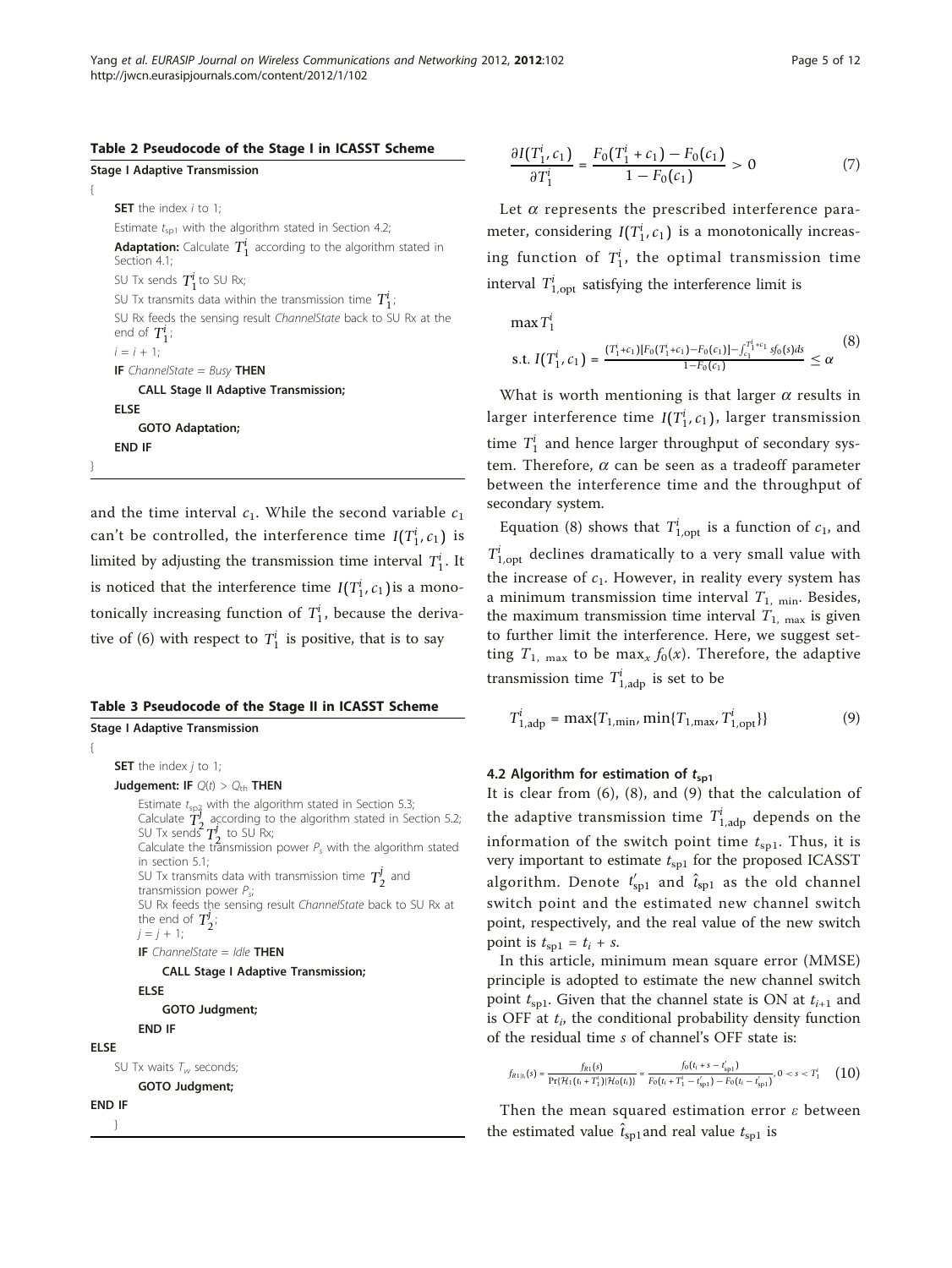$$
T_2^j \tag{11}
$$

where  $c'_1 = t_i - t'_{\text{sp1}}$  is the time interval between the old channel switch point  $t'_{\rm sp1}$  and the *i*th transmission.

The optimal estimate of the new channel switch point *t* ∗ sp1 is the one which minimizes the mean squared estimation error  $\varepsilon$ , and the expression of  $t_{\rm sp1}^*$  is

$$
t_{\rm sp1}^* = \arg\min_{t_i < \hat{t}_{\rm sp1} < t_i + T_1^i} \left\{ \varepsilon = E \left[ \left( \hat{t}_{\rm sp1} - t_{\rm sp1} \right)^2 \right] \right\} \tag{12}
$$

#### 5 Stage II: outage probability limited adaptive simultaneous spectrum sensing and data transmission

The condition to start Stage II is that there is no idle channel and the queue length  $Q(t)$  is bigger than the queue length bound  $Q_{th}$ . The transmission power  $P_s$  in Stage II is lower than that in Stage I and is constrained by the outage probability of PU. What's more, the data transmission time  $T_2^j$  is also adaptively adjusted with the aim of limiting the missed spectrum opportunity, which is the time interval when PU is inactive but not detected by the SU.

#### 5.1 Transmission power  $P_s$  under outage probability constraint

When there is no idle channel detected by SU Rx and the queue length  $Q(t)$  is larger than the queue length bound  $Q_{\text{th}}$ , the SU Tx is allowed to transmit data at a lower transmission power under the outage probability constraint in this article.

The outage probability constraint can be expressed as follows:

$$
\Pr\left\{\text{Blog}_2\left(1 + \frac{P_{\text{pri}}|h_p|^2}{P_s|h_{\text{sp}}|^2 + \sigma_n^2}\right) \le R_{\text{min}}\right\} \le P_{\text{out}} \tag{13}
$$

where  $h_p$  denotes the channel between PU Tx and PU Rx,  $h_{\rm sp}$  denotes the channel between SU Tx and PU Rx, *B* is the bandwidth of the channel,  $\sigma_n^2$  is the variance of noise,  $P_s$  is the transmission power of SU Tx in Stage II,  $P_{\text{pri}}$  is the transmission power of PU, and  $R_{\text{min}}$  is the required minimum transmission rate for PU with outage probability  $P_{\text{out}}$ .

It is noticed that  $\left|h_p\right|^2$  obeys chi-square distribution and its cumulative distribution function (CDF) is  $F_{|h_p|^2}(x) = 1 - \exp(-x/2\sigma_{hp}^2)$ , where  $\sigma_{h_p}^2$  represents the variance of  $h_p$ . Thus, the equation given in (13) can be simplified as follows:

$$
1 - \exp(-C \times (P_s |h_{sp}|^2 + \sigma_n^2)/2\sigma_{h_p}^2) \le P_{\text{out}} \tag{14}
$$

where  $C = (2^{R_{\min}/B} - 1)/P_{\text{pri}}$ . Since the left side of (14) is a concave function of  $P_s|h_{sp}|^2$ , then (14) can be further simplified by utilizing Jensen's inequality [[20](#page-11-0)]. Jensen's inequality states that if  $f(x)$  is a concave function, then  $E[f(X)] \leq f(E[X])$ , where  $E[x]$  denotes the expectation of x. Therefore,

$$
E\Big[1 - \exp\Big(-C(P_s|h_{\rm sp}|^2 + \sigma_n^2)/2\sigma_{h_p}^2\Big)\Big] \le 1 - \exp\Big(-C(P_s\sigma_{h_{\rm sp}}^2 + \sigma_n^2)/2\sigma_{h_p}^2\Big) \qquad \textbf{(15)}
$$

where  $\sigma_{h_{\rm sp}}^2$  is the expectation of  $|h_{\rm sp}|^2$ , i.e., the variance of  $h_{\rm sp}$ .

Now, we consider the stronger constraint

$$
1 - \exp(-C(P_s \sigma_{h_{sp}}^2 + \sigma_n^2)/2\sigma_{h_p}^2) \le P_{\text{out}}
$$
 (16)

Thus, the transmission power constraint of  $P_s$  is

$$
P_s \leq -\left(2\sigma_{h_p}^2 \times \ln(1 - P_{\text{out}}) + C\sigma_n^2\right) / \left(C\sigma_{h_{\text{sp}}}^2\right) \tag{17}
$$

### 5.2 Adaptive algorithm for adjusting the transmission time  $T_2^j$  in Stage II

The basic idea of this adaptive algorithm is the same to the one in Section 4.1, and the difference is that in this part we will focus on the average duration of the missed spectrum opportunity, whose expression is

$$
M(T_2^j, c_2) = E\left[(T_2^j - s)\right] = \frac{(T_2^j + c_2)[F_1(T_2^j + c_2) - F_1(c_2)] - \int_{c_2}^{T_2^j + c_2} sf_1(s)ds}{1 - F_1(c_2)}
$$
(18)

where s is the residual time of the PU's OFF state,  $c_2 = t'_j - t_{sp2}$  is the time interval between the most recent channel switch point  $t_{\text{sp2}}$  and the *j*th transmission of Stage II.

Similarly, the expression of the adaptive transmission time  $T_{2,\text{adp}}^j$  in Stage II is

$$
T_{2,\text{adp}}^j = \max\left\{T_{2,\text{min}}, \min\left\{T_{2,\text{max}}, T_{2,\text{opt}}^j\right\}\right\} \tag{19}
$$

where  $T_{2, \text{min}}$  and  $T_{2, \text{max}}$  denote the prescribed minimum and maximum transmission time interval of Stage II respectively,  $T^j_{2,\text{opt}}$  represents the solution of the following optimization problem

$$
\max T_2^j
$$
\ns.t. 
$$
M(T_2^j, c_2) = \frac{(T_2^j + c_2)[F_1(T_2^j + c_2) - F_1(c_2)] - \int_{c_2}^{T_2^j + c_2} sf_1(s)ds}{1 - F_1(c_2)} \le \beta
$$
\n(20)

Where  $\beta$  is the prescribed parameter of the missed spectrum opportunity.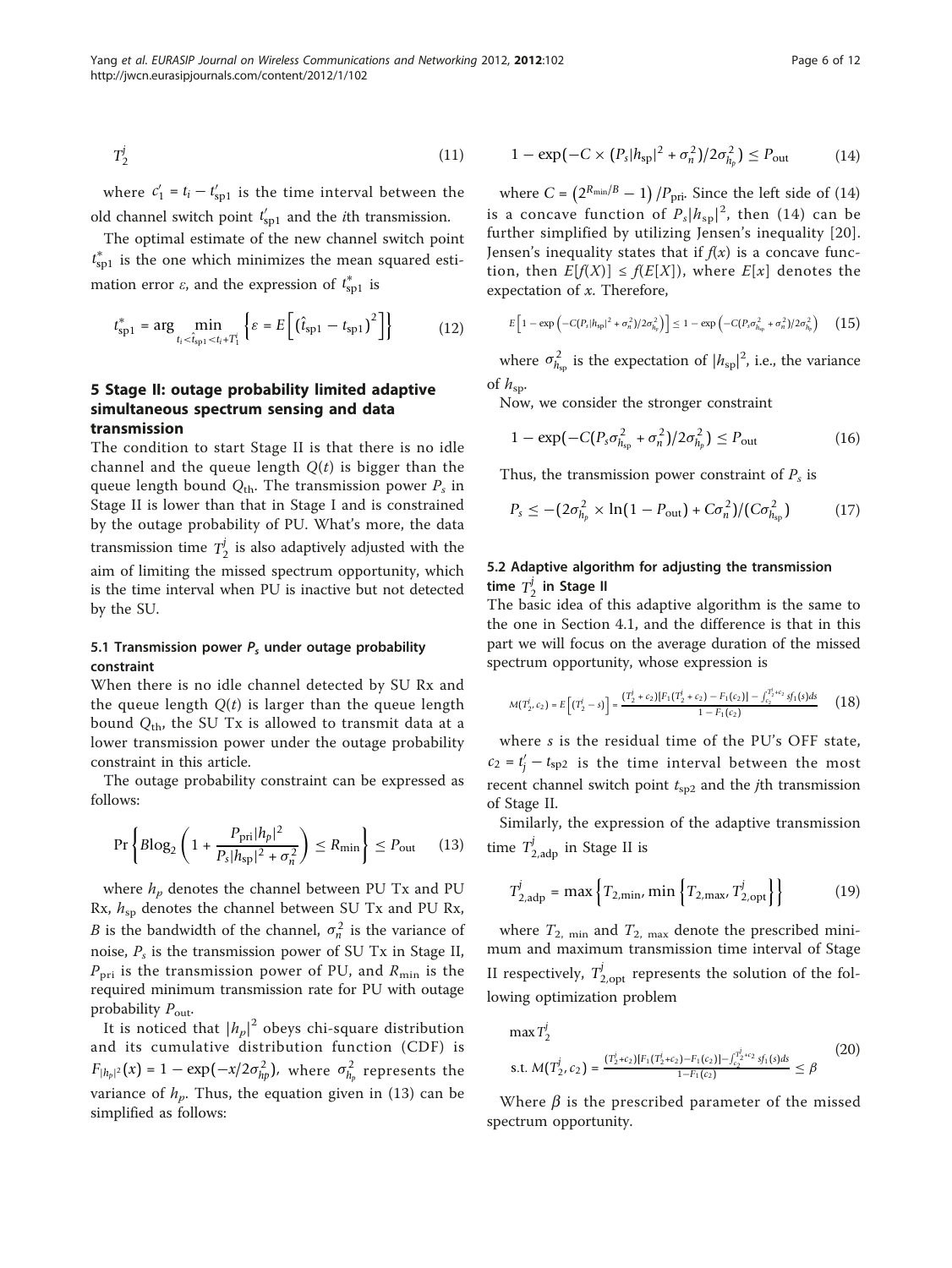#### 5.3 Algorithm for estimation of  $t_{sp2}$

The algorithm for estimating  $t_{sp2}$  is also based on MMSE principle, thus the optimal estimate of the new channel switch point  $t^\ast_{\text{sp2}}$  is the one which minimizes the mean squared estimation error  $\varepsilon'$  between the estimated value  $\hat{t}_{sp2}$  and the real value  $t_{sp2}$ . Therefore, the expression of  $t_{\rm sp2}^*$  is

$$
t_{\rm sp2}^* = \arg\min_{t_j' < \hat{t}_{\rm sp2} < t_j' + T_2^i} \left\{ \varepsilon' = E\left[ \left( \hat{t}_{\rm sp2} - t_{\rm sp2} \right)^2 \right] \right\} \tag{21}
$$

where the expression of  $\varepsilon'$  is

$$
\varepsilon' = E\left[ \left( \hat{t}_{sp2} - t_{sp2} \right)^2 \right] = \left( \hat{t}_{sp2} - t'_{sp2} \right)^2 - \frac{2 \times \left( \hat{t}_{sp2} - t'_{sp2} \right) \times \int_{c'_2}^{c'_2 + T'_2} sf_1(s) ds}{F_1(c'_2 + T'_2) - F_1(c'_2)} + \frac{\int_{c'_2}^{c'_2 + T'_2} s^2 f_1(s) ds}{F_1(c'_2 + T'_2) - F_1(c'_2)} \qquad \left( 22 \right)
$$

where  $c'_2 = t'_j - t'_{sp2}$ , and  $t'_{sp2}$  is the old channel switch point.

#### 6 Simulation results

This section includes two parts: Section 6.1 evaluates the performance of ICASST scheme, and Section 6.2 discusses its cost.

#### 6.1 Performance evaluation

Numerical simulations are performed to evaluate the proposed ICASST scheme compared with the traditional periodic sensing scheme which is described in Figure [1](#page-1-0) and the schemes in [[13\]](#page-11-0) and [[15\]](#page-11-0). Ref [[13](#page-11-0)] dynamically adjusts the data transmission time but doesn't consider the influence of spectrum sensing on the throughput of secondary system. Ref [[15\]](#page-11-0) avoids the influence of spectrum sensing but it only takes the missed-detection interference into account and doesn't consider the unslotted interference. The ICASST scheme jointly considers the influence of spectrum sensing on the throughput of secondary system and the unslotted interference.

The performance metrics used to evaluate the proposed ICASST scheme are the throughput of secondary system and the interference index. The interference index is defined as the ratio of the unslotted interference time to the total simulation time. The simulation results describe the variation trend of throughput and interference index versus the channel utilization  $u$ , which is defined in Section 2.1 by  $(1)$ . The same to  $[13]$  $[13]$ , two kinds of distributions for PU's activity are considered in this article: the memoryless one, such as exponential distribution; and the one with memory, e.g., Lognormal distribution and Pareto distribution.

#### 6.1.1 The case of exponential distribution

Figures [4](#page-7-0) and [5](#page-7-0), respectively, exhibits the variation of the throughput of secondary system and interference index against channel utilization when PU's activity follows exponential distribution. Figures [4](#page-7-0) and [5](#page-7-0) shows

that when PU's activity follows exponential distribution, the ICASST scheme converges to the scheme in [[15\]](#page-11-0), while the scheme in [[13](#page-11-0)] converges to the periodic scheme. This can be explained by the memoryless feature of the exponential distribution, because the information of the previous channel state is not helpful, i.e., the interference time  $I(T_1^i, c_1)$  is not related to the time interval  $c_1$ , where  $c_1 = t_i - t_{\text{spl}}$ .

For the periodic scheme, it can be concluded form Figure [4](#page-7-0) that the throughput of secondary system is more dependent on the spectrum sensing slot  $t_s$  than the total period  $T_p$ . This is because that longer sensing time  $t_s$  results in shorter data transmission time and hence lower throughput. Figure [5](#page-7-0) shows that the interference index is only dependent on the total period  $T_p$ and is irrelevant to the sensing slot  $t_s$ . This is due to the perfect spectrum sensing assumption in this article. And if it is not perfect spectrum sensing, then larger  $t_s$  will lead to smaller interference index. What is worth mentioning is that larger  $T_p$  leads to larger interference index, because larger  $T_p$  results in bigger possibility of interfering with PU.

#### 6.1.2 The case of lognormal distribution

Figures [6](#page-8-0) and [7](#page-8-0), respectively, describes the variation of the throughput of secondary system and interference index against channel utilization when PU's activity follows lognormal distribution. First, the simulation results in Figure [6](#page-8-0) prove that the throughput of ICASST scheme is significantly higher than that of periodic sensing scheme. This is mainly because that the data transmission time of ICASST scheme takes a much larger percentage than that of periodic sensing scheme. And because of the same reason, the throughput of the ICASST scheme is also significantly larger than that of the scheme in [[13\]](#page-11-0). Second, the throughput of ICASST scheme is also higher than the scheme in [\[15\]](#page-11-0) due to the existence of Stage II in ICASST scheme, which increases the system throughput.

Figure [7](#page-8-0) shows that the interfere index of ICASST scheme is much lower than that of periodic scheme and the scheme in [[15](#page-11-0)]. This is because that the ICASST scheme efficiently reduces the unslotted interference through adaptively adjusting the data transmission time according to the statistic information of PU's activity and the estimated channel switch point. It is noticed that the interference index of ICASST scheme is similar to that of the scheme in [[13](#page-11-0)], but the throughput of ICASST scheme can be much higher. This result validates the conclusion that the ICASST scheme increases the throughput and decreases the interference simultaneously.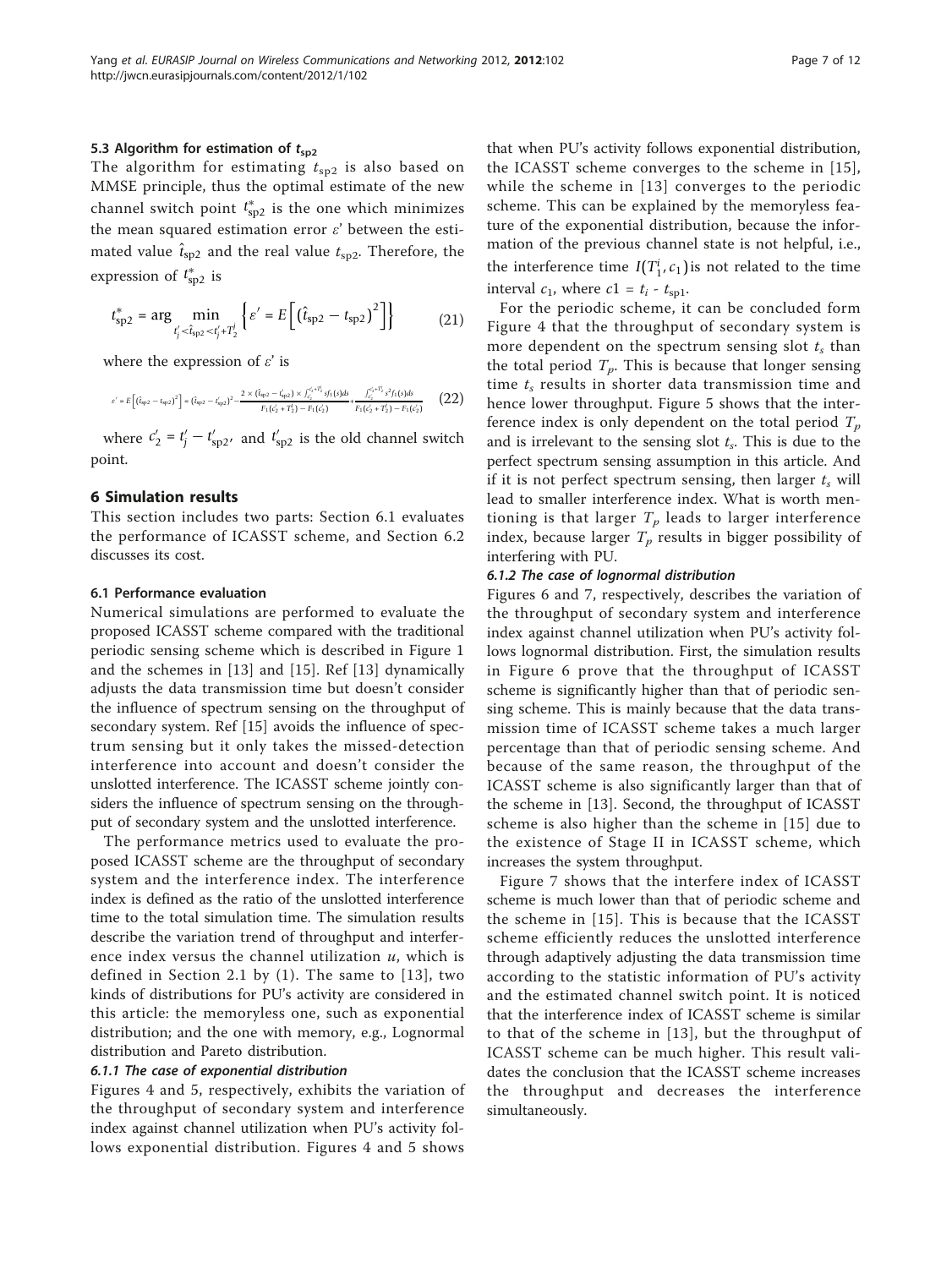<span id="page-7-0"></span>

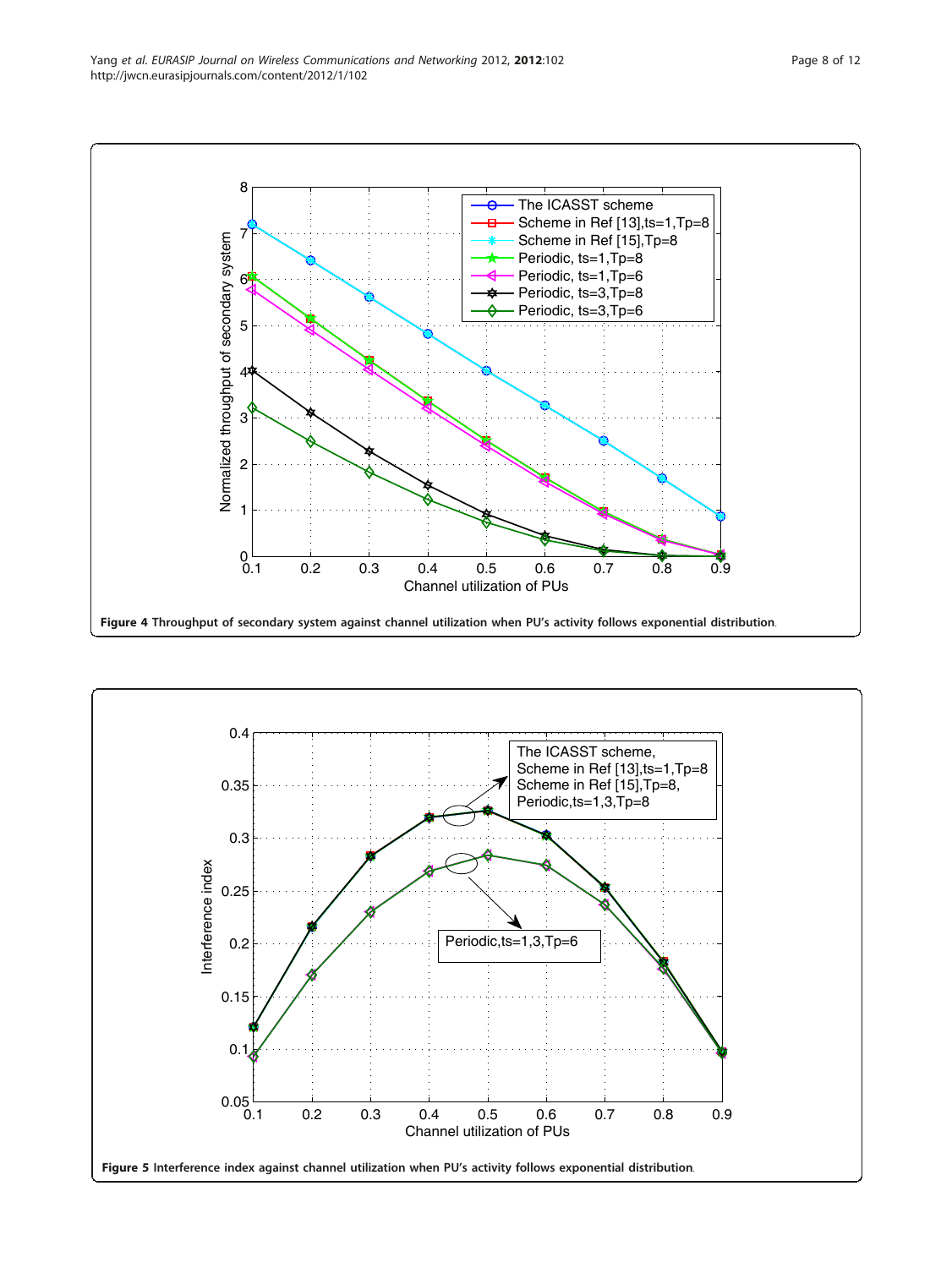<span id="page-8-0"></span>

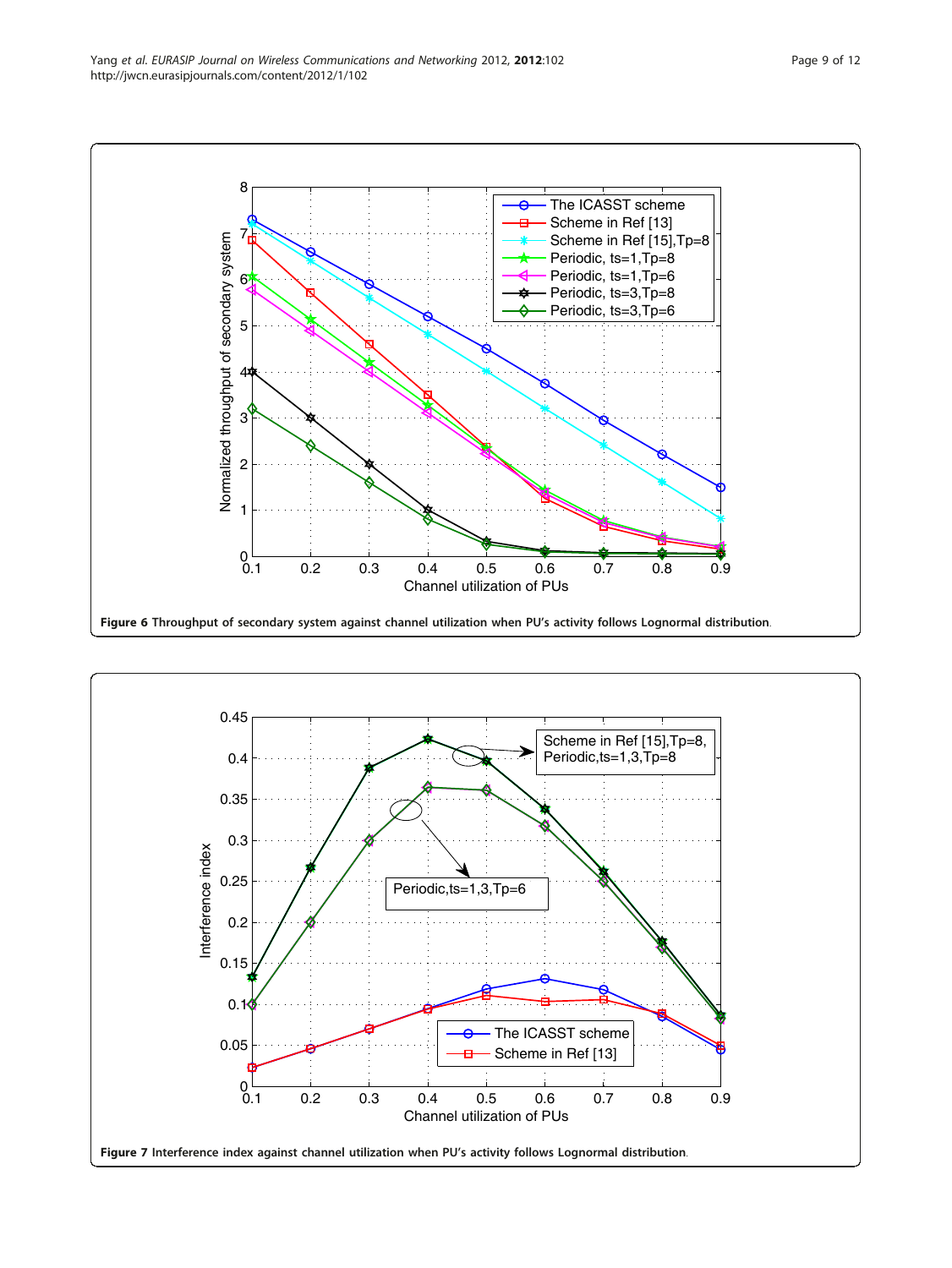<span id="page-9-0"></span>

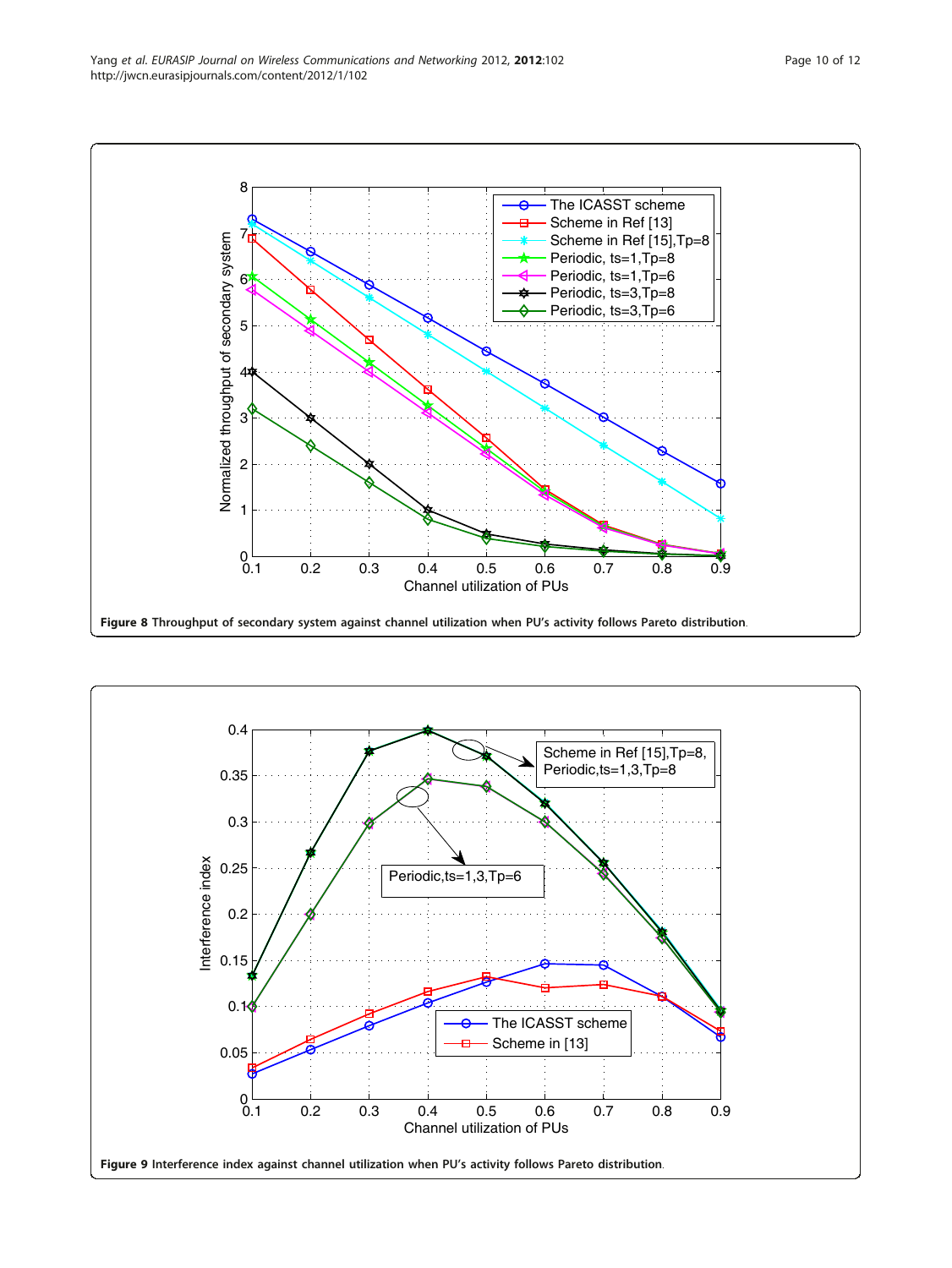#### <span id="page-10-0"></span>6.1.3 The case of Pareto distribution

Figures [8](#page-9-0) and [9,](#page-9-0) respectively, depict the variation of the throughput of secondary system and interference index against channel utilization when PU's activity follows Pareto distribution. It is clear that the variation trends in Figures [8](#page-9-0) and [9](#page-9-0) are similar to those in Figures [6](#page-8-0) and [7.](#page-8-0) That is to say, when PU's activity follows Pareto distribution, the ICASST scheme can also significantly increases the throughput and decreases the interference index compared with existing schemes.

#### 6.2 Cost of ICASST scheme

Section 6 has evaluated the efficiency of ICASST scheme, and this section will discuss its cost. First, in the ICASST scheme two feedback channels are introduced, one is used to send the transmission time, and the other one is used to feed the spectrum sensing result back. Second, additional computation is needed in ICASST scheme to decrease the unslotted interference. The details about the feedback overhead and computation cost are analyzed in Sections 6.2.1 and 6.2.2.

#### 6.2.1 The cost of feeding back adaptive spectrum sensing time and spectrum sensing result

In the ICASST scheme, the adaptive spectrum sensing time in SU Rx is equal to the adaptive data transmission time in SU Tx, and both of them are measured in the minimum time unit. According to the statistic information about the PU's activity, the feedback overhead for adaptive spectrum sensing time is set to be  $D$  bits, that is to say, the maximum transmission time or spectrum sensing time is  $2^D$  time units. The feedback overhead for spectrum sensing is only one bit, which equals to one when the channel is in ON state, and equals to zero while the channel is in OFF state.

Since the number of the feedback times is relevant to the changes of the channel state in the ICASST scheme, the cost of feedback is further evaluated by the feedback frequency, which is defined as the number of the feedback times over the times of the changes of the channel state. To illustrate the cost of the feedback, the blue line in Figure 10 shows that the average feedback frequency declines from 2.5 to 0.5 when the channel utilization increases from 0.1 to 0.9. That is to say, the feedback frequency is approximately equal to the frequency of the changes of the channel state. Thus, the feedback overhead has little effect on the overall performance of the CR system.

6.2.2 The cost of computing the adaptive transmission time As shown in (8) and (9), to get the adaptive transmission time, an optimization problem has to be resolved first. What's more, the expressions of the CDF and PDF are different for different distribution of PU's activity. It